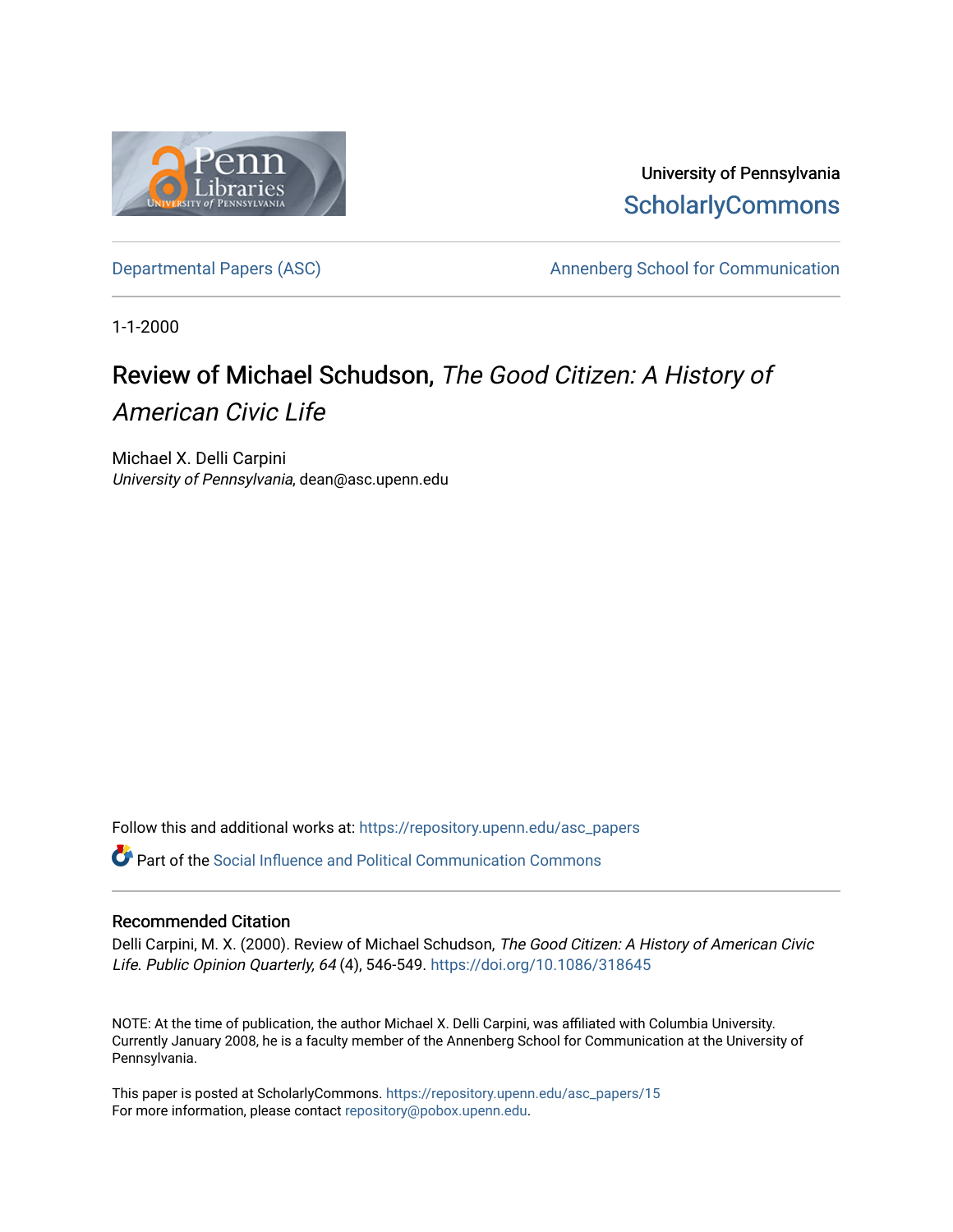# Review of Michael Schudson, The Good Citizen: A History of American Civic Life

# **Abstract**

In his important and provocative book, The Good Citizen, Michael Schudson argues that there have been four distinct eras of American civic life, each characterized by a different model of citizenship. In the first era, roughly corresponding to the eighteenth and early nineteenth centuries, citizens deferred to the leadership of political elites, and civic responsibility consisted mainly of affirming the legitimacy of this ruling caste. In the second era, in place throughout the remainder of the nineteenth century, citizens played a more central role, though one orchestrated by strong local party organizations that mobilized the masses through patronage, entertainment, and other individual, material rewards rather than through detailed appeals to ideology or issues.

# **Disciplines**

Social Influence and Political Communication

# **Comments**

NOTE: At the time of publication, the author Michael X. Delli Carpini, was affiliated with Columbia University. Currently January 2008, he is a faculty member of the Annenberg School for Communication at the University of Pennsylvania.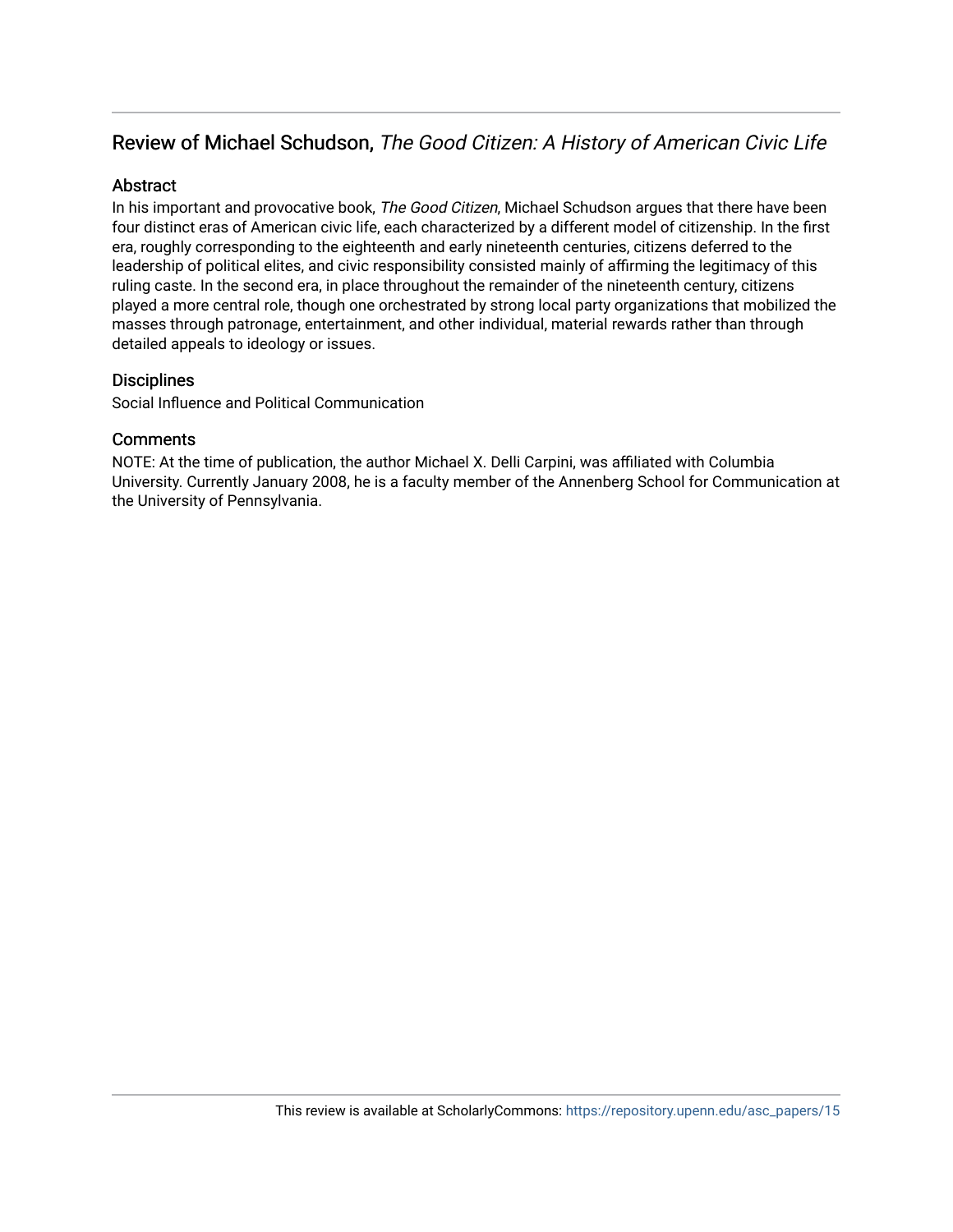#### **References**

Feldman, Stanley, and John Zaller. 1992. "The Political Culture of Ambivalence: Ideological Responses to the Welfare State." *American Journal of Political Science* 36(3):268-307.

Free, Lloyd A., and Hadley Cantril. 1967. *The Political Beliefs ofAmericans: A Study ofPublic Opinion.* New Brunswick, NJ: Rutgers University Press.

Hochschild, Jennifer L. 1981 *What's Fair: American Beliefs about Distributive Justice.* Cambridge, MA: Harvard University Press.

**Michael Schudson.** The Good Citizen: A History of American Civic Life. Cambridge, MA: Harvard University Press, 1999. 390 pp. \$17.95 (paper).

MICHAEL X. DELLI CARPINI *The Pew Charitable Trusts*

In his important and provocative book, *The Good Citizen,* Michael Schudson argues that there have been four distinct eras of American civic life, each characterized by a different model of citizenship. In the first era, roughly corresponding to the eighteenth and early nineteenth centuries, citizens deferred to the leadership of political elites, and civic responsibility consisted mainly of affirming the legitimacy of this ruling caste. In the second era, in place throughout the remainder of the nineteenth century, citizens played a more central role, though one orchestrated by strong local party organizations that mobilized the masses through patronage, entertainment, and other individual, material rewards rather than through detailed appeals to ideology or issues.

In the late nineteenth and early twentieth centuries, yet another transformation occurred, in large part a reaction to the partisan politics that proceeded it. This era, in place until the 1950s, was characterized by two somewhat competing models. The dominant model, emerging from Progressive reforms, emphasized managerial efficiency, a nonpartisan professional press, and government by experts. The second, less dominant model emphasized the direct participation of citizens in politics and policy making and was characterized, on the one hand, by local discussion groups, salons, and other forms of civic deliberation and, on the other, by the emerging art and science of public opinion polls. The final era, beginning in the 1950s and characterizing much oftoday's nonelectoral politics, is dominated by the "rights-conscious" citizen. In this model, individual and collective rights drive the plot lines of politics, and the judicial rather than the executive or legislative branches becomes the center stage on which these dramas unfold.

The description of civic life in *The Good Citizen* is more nuanced than this brief overview suggests. Schudson is generally careful in showing that there were alternative models in play in each of these eras; that elements of def-

### **546**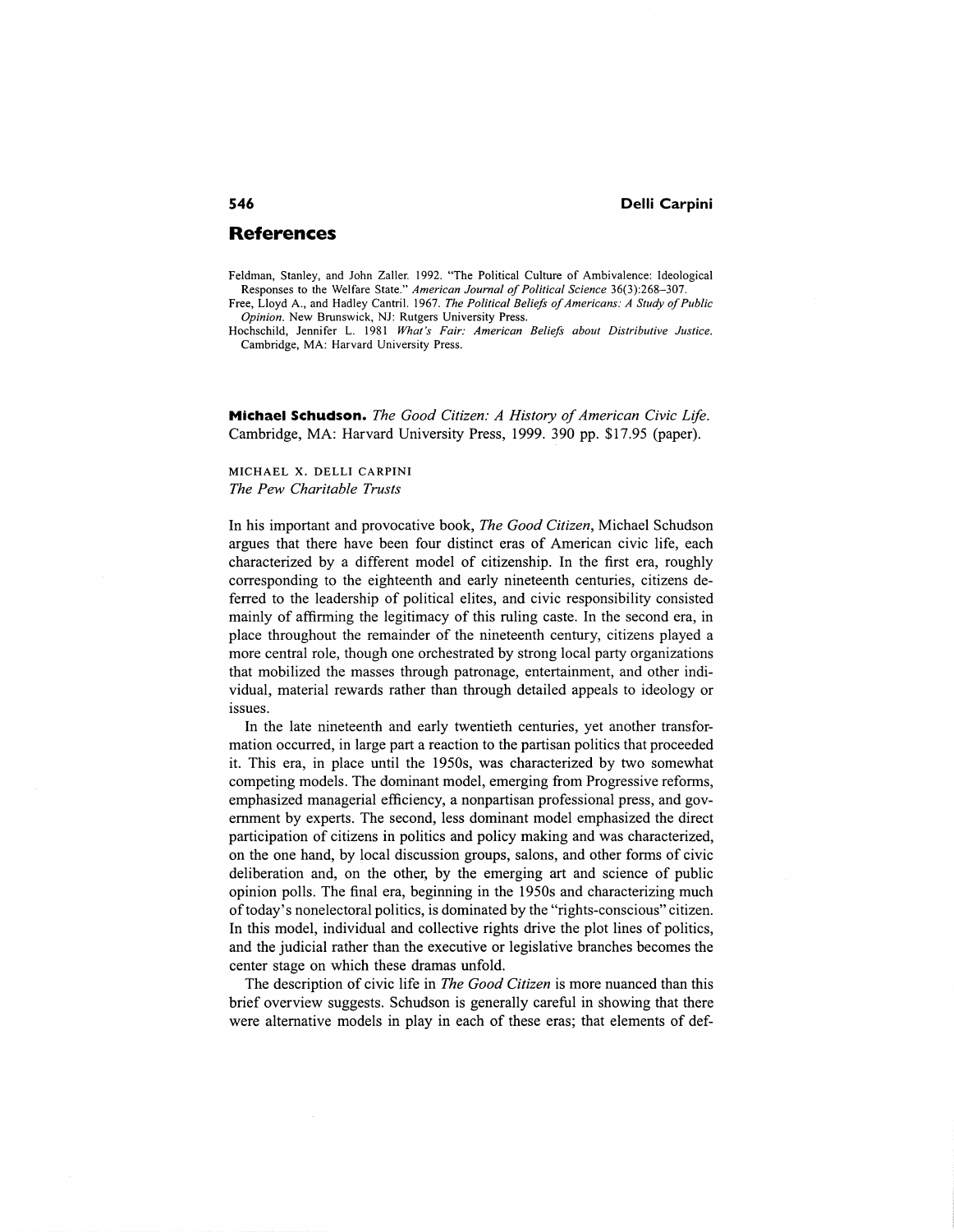#### **Book Reviews 547**

erence, partisan politics, expertise, direct democracy, and civil rights could be found in each era; and that each new model of citizenship overlaid rather than replaced prior models. He is also careful in pointing out that each of these models of civic life carry with them positive and negative implications for the quality of democracy. But running throughout *The Good Citizen* is a consistent theme: that the role of the citizen in American civic life has always been more circumscribed in practice than idealized models of "rule by the people" would imply and that, viewed historically, the current state of civic life is at a minimum no less vibrant than in past eras and is arguably a preferable mix of elite and mass democracy.

While there are numerous strands to this argument, it is played out most directly in Schudson's critique of what he views as the problematic ideal of "the informed citizen," which emerged most explicitly late in the nineteenth century. He argues that this ideal has few roots in the theories and practice of American democracy that proceeded this era; that its ascendancy in the twentieth century has led to a sanitizing of politics, stripping it of the visceral, emotional elements that served as powerful motivating forces in earlier eras; that it sped the rejection of partisan politics and of a politics that is intertwined with everyday social life; and that it has created such impossible intellectual demands on citizens that it serves to weaken rather than strengthen efforts to create a more participatory, democratic civic life.

In the conclusion of *The Good Citizen,* Schudson writes that "the model of the informed citizen  $\dots$  still holds a cherished place in our array of political values, as I think it should, but it requires some modification" (p. 309). His recommendation is for a more realistic model in which most citizens regularly "monitor" or "scan" the political and social environment, learning enough to be "poised for action if action is required" (p. 311). And while he acknowledges that "there is surely some line of willful ignorance that, once crossed, crosses out democracy itself . . . [and that the] teaching of democracy and the modeling of democracy should never stop," he also argues that "we should have in view plausible aims that integrate citizenry competence with specialized expert resources" (pp. 311-12). In the end, "there must be some distribution across people and across issues of the cognitive demands of selfgovernment" (p. 310).

Schudson would find a great deal of support for his argument in much of the public opinion literature. Polling since the 1930s has consistently documented low levels of political knowledge among the American public, leading Philip Converse to write that "the most familiar fact to arise from sample surveys is that popular levels of information about public affairs are, from the point of view of an informed observer, astonishingly low" (1975, p. 79). Imbedded, as this research was, in an era in which the model of the informed citizen was dominant, these findings produced a great deal of concern. "It seems remarkable," wrote Bernard Berelson, Paul Lazarsfeld, and William McPhee, "that democracies have survived through the centuries.... That is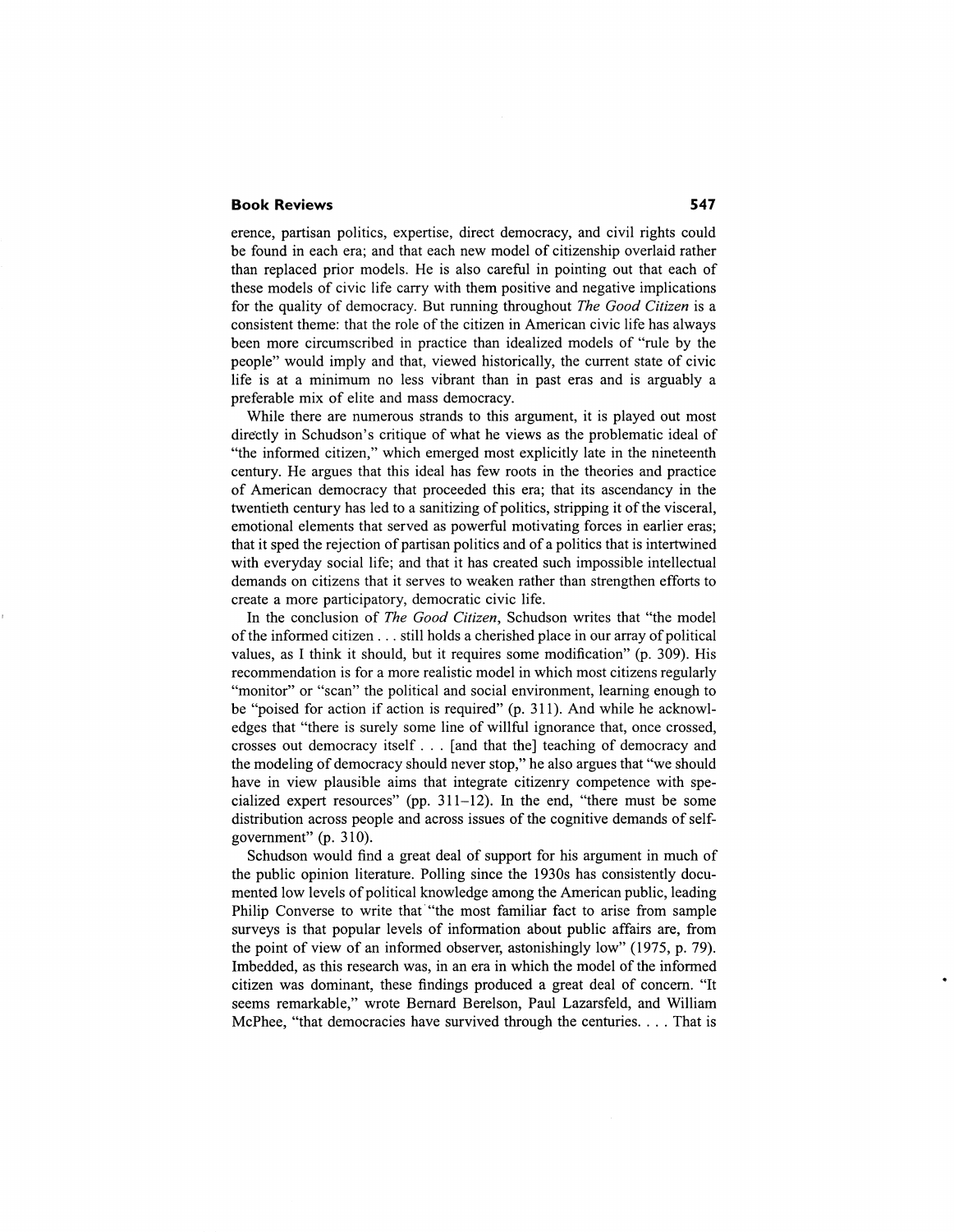the paradox. Individual voters today seem unable to satisfy the requirements for a democratic system of government outlined by political theorists" (1954, p. 312).

A good deal of the public opinion theory and research that has emerged over the last 40 years has been an attempt to resolve this apparent paradox. Starting from what E. E. Schattschneider (1960) called a "realist's view," many have argued that the need for a generally informed citizenry is overstated. For these scholars the solution to Berelson's paradox is not to change citizens-or the system in which they operate-but to rethink the definition of democracy itself. In this view (one that is quite consistent with that articulated in the last chapter of *The Good Citizen),* real democracy functions through some combination of government by experts, the availability of "attentive publics," the resourceful use of heuristics and information shortcuts by citizens, and/or the beneficent effects of "collective rationality" wherein the whole of citizen awareness is greater than the sum of its parts.

*The Good Citizen* is not without shortcomings. Given that it covers 200 years of U.S. history, in places it oversimplifies what are much more complex tensions regarding the theory and practice of citizenship in each of the periods examined (e.g., the competing impulses of mass and elite democracy that characterized the third er $\mathcal *$  deserve more explication than they receive). At times the portrayal of the "informed citizen" model begins to look too much like a "straw man" (e.g., few serious advocates for an informed citizenry would disagree that "we should have in view plausible aims that integrate citizenry competence with specialized expert resources" [pp. 311-12]). And the recommendations included in the final chapter avoid many of the thornier issues that underlie debates regarding the informational requisites of good citizenship (Do most Americans know enough to be the monitorial and rightsbearing citizens that Schudson advocates? How does one explain or address the systematic differences in political knowledge across race, gender, income, etc.?).

These shortcomings are minor compared to the book's many contributions, however. *The Good Citizen* provides a compelling argument for both the changing, contextual nature of democracy and for the negative consequences associated with unrealistic definitions of good citizenship. As such, it also represents a challenge to practitioners, theorists, and researchers (myself included) who believe that in attempting to rehabilitate the image of ordinary citizens by downplaying the possibility or necessity of an informed public, we run an equally great risk of selling both citizens and democracy short. Regardless ofwhere one stands on this issue, *The Good Citizen* is must reading for anyone interested in or concerned about the future of democracy in the United States.